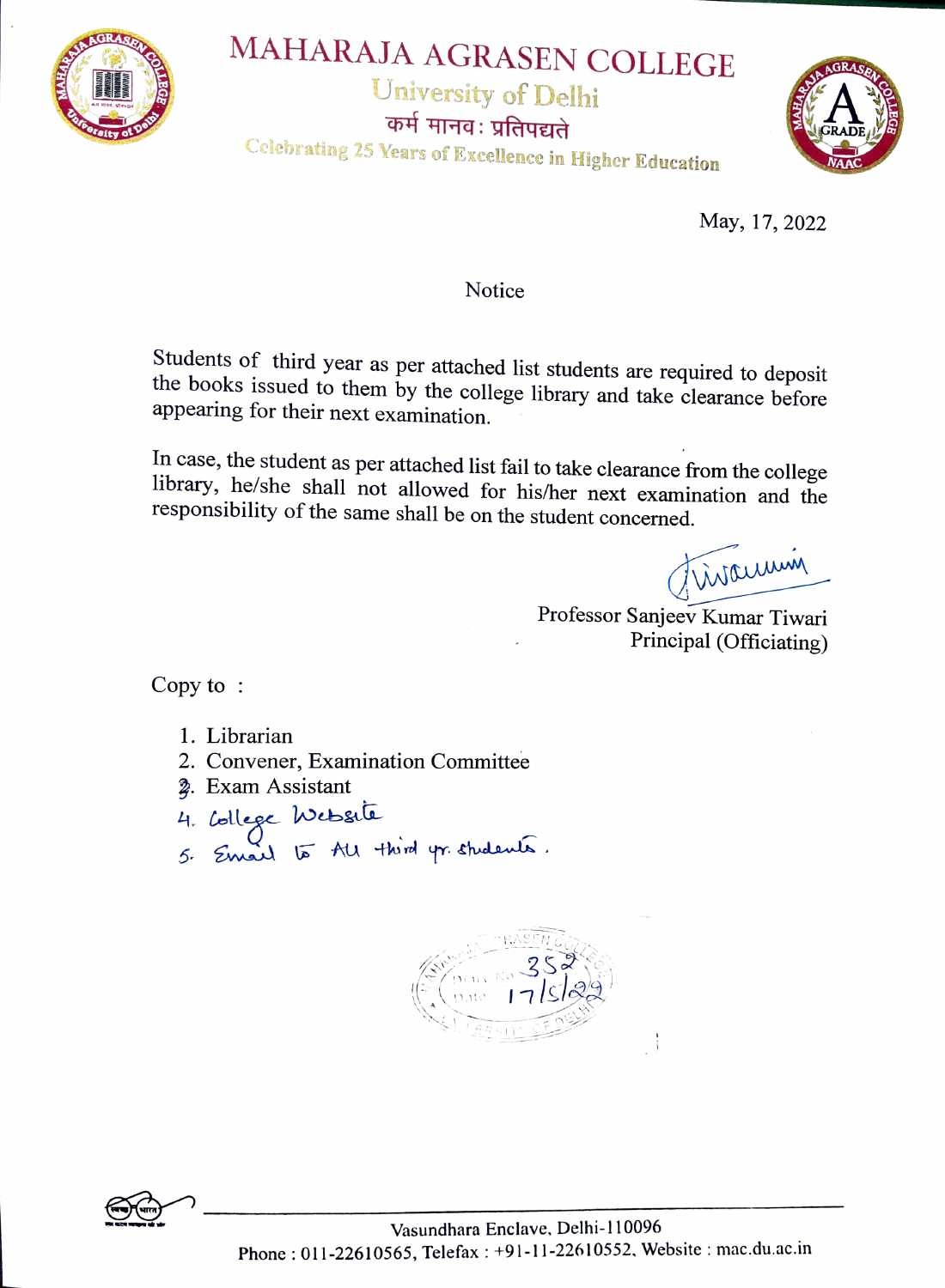| 3rd year students dues list |                                              |                     |                            |                     |                                                                                                                                                                                                                                                                   |  |  |  |
|-----------------------------|----------------------------------------------|---------------------|----------------------------|---------------------|-------------------------------------------------------------------------------------------------------------------------------------------------------------------------------------------------------------------------------------------------------------------|--|--|--|
| S.No                        | <b>Name</b>                                  | Roll                | <b>Course</b>              | Book Qty.           | Due's                                                                                                                                                                                                                                                             |  |  |  |
| 1                           | Lalit Yadav                                  | 19/547              | B. com. (H)                | 1                   | Acc.no.43258, Auditing and Governance/C.B. Gupta                                                                                                                                                                                                                  |  |  |  |
|                             |                                              |                     |                            |                     | Acc.no.42820, Student's guide to GST to customs Law $5^{\sf th}$ ed./                                                                                                                                                                                             |  |  |  |
| $\overline{c}$              | Saifi, Asad                                  | 19/565              | (B.Com (H))                | 1                   | Vinod K.singhania                                                                                                                                                                                                                                                 |  |  |  |
|                             | Faiz,                                        |                     |                            |                     |                                                                                                                                                                                                                                                                   |  |  |  |
| 3                           | Mohammd                                      | 19/494              | (B.Com (H)                 | 1                   | Acc.no. 38889, Corporate law / Anil Kumar                                                                                                                                                                                                                         |  |  |  |
|                             |                                              |                     |                            |                     | Acc.no.43245, Auditing & corporate Governance /<br>Aruna Jha,<br>Acc.no.43477, International Business the new<br>realities / S. Tamer Cavusgil,<br>Acc.no.43284, Fundamentals of investment / Vanita<br>Tripathi,<br>Acc.no.43251,                                |  |  |  |
| 4                           | Saini, Riya                                  | 19/301              | (B.Com(H))                 | 4                   | Auditing & corporate Governance / Anil Kumar                                                                                                                                                                                                                      |  |  |  |
|                             |                                              |                     |                            |                     | Acc. No. 43254, Auditing and corporate Governance/C.B.<br>Gupta, Acc No.43334, GST& Customs Law/K. M. Basal, Acc.<br>No.41729, Fundamentals of international Business 4 <sup>th</sup> ed./                                                                        |  |  |  |
| 5                           | Gupta, dev                                   | 19/573              | (B.Com (H))                | 3                   | Sumati Varma                                                                                                                                                                                                                                                      |  |  |  |
| 6                           | Kumari, Nisha                                | 19/653              | B.Com (H))                 | 1                   | Fundamentals of investments/Vanita Tripathi                                                                                                                                                                                                                       |  |  |  |
|                             | Sachdeva,                                    |                     |                            |                     | Acc.No. 40548, Financial accounting / Bhushan<br>Kumar goyal, N.H. Tiwari,<br>Acc.no. 42848, Corporate accounting / Bhushan                                                                                                                                       |  |  |  |
| $\overline{7}$              | Ananya                                       | 19/654              | (B.Com(H))                 | $\overline{2}$      | kumar goyal                                                                                                                                                                                                                                                       |  |  |  |
| 8                           | Chaudhary,<br>Priya                          | Chaudhary,<br>Priya | (B.Com (H                  | 1                   | Acc.no.35549, Prayavaran adhyayan /Bharucha Erach                                                                                                                                                                                                                 |  |  |  |
| 9                           | Bansal,<br>Manshi                            | 19/662              | (B.Com (H))                | $\mathbf{1}$        | Acc.no.41490, financial reporting and analysis /Jawahar Lal<br>Sucheta Gauba                                                                                                                                                                                      |  |  |  |
| 10<br>11                    | Gupta, Keshav 19/668<br>Khari, Sourav 19/677 |                     | (B.Com(H))<br>(B. Com (H)) | $\overline{a}$<br>2 | Acc.no.43280, Fundamentals of investments / Vanita tripathi,<br>Acc.no.43249, Auditing and corporate governace / Anil Kumar<br>Acc. no.42858, Auditing and corporate Governance / Aruna<br>Jha,<br>Acc.no.42834, Fundamentals of<br>investments / Vanita Tripathi |  |  |  |
| 12 <sub>2</sub>             | 19/711                                       | Vats, Muskan        | (B.Com(H))                 | 1                   | Acc.no.43242, Auditing and corporate Governance / Aruna Jha                                                                                                                                                                                                       |  |  |  |
|                             |                                              |                     |                            |                     |                                                                                                                                                                                                                                                                   |  |  |  |
| 13                          | Bansal, Jatin                                | 19/271              | (B.Com(H))                 | 1                   | Acc.no.43255, Auditing and corporate governance /C.B. Gupta                                                                                                                                                                                                       |  |  |  |
| 14                          | Ujjwal, Srishti                              | 19/481              | (B.Com (H))                | 1                   | Acc.no.43261, Auditing and Governance /C.B. Gupta                                                                                                                                                                                                                 |  |  |  |
| 15                          | Singh, Akash<br>Deep                         | 19/515              | (B.Com(H))                 | $\overline{a}$      | Acc.no.38517, Management accounting I.c.Jain, Acc.no.27995,<br>Fundamentals of financial mangement / R.P.Rustagi<br>Acc.no.42875, Fundamentals of corporate accounting / Monga<br>Acc.no.42883, corporate law /<br>J.R.                                           |  |  |  |
| 16                          | Arawal,<br>Rubalagg                          | 19/528              | (B.Com(H))                 | $\overline{a}$      | Reena chadha & Sumant Chadha                                                                                                                                                                                                                                      |  |  |  |
| 17<br>18                    | Dutt, Rashi<br>Ubed, Mohd                    | 19/15<br>19/534     | (B.Com (H))<br>(B.Com (H)) | 3<br>$\mathbf{1}$   | Acc.no.43340, GST & Customs Law / M.k. Bansal,<br>Acc.no.38903, Fundamentals of investments / Vanita Tripathi,<br>Acc.no.41485, Financial reporting & Analtsis / Jawahar Lal<br>Acc.no.43246, Auditing & corporate Governance / Aruna Jha                         |  |  |  |
|                             |                                              |                     | (B.A.                      |                     |                                                                                                                                                                                                                                                                   |  |  |  |
| 19                          | Tonger, Meena 2019/1096                      |                     | Programme)                 | 1                   | acc.no.12863, History of ancient india /Tripathi Ramsankaer                                                                                                                                                                                                       |  |  |  |
| 20                          | Srijan                                       | 2019/1119           | (B.A.<br>Programme)        | $\mathbf{1}$        | Acc.no.24299, Ravindernath Tegore Gora                                                                                                                                                                                                                            |  |  |  |
| 21                          | Chandrawat,<br>Aditi                         | 2019/1123           | (B.A.<br>Programme)        | 1                   | Acc.no.10094,age of the nandas & Mauryas, / Sastri K.A.<br>Nilakanta                                                                                                                                                                                              |  |  |  |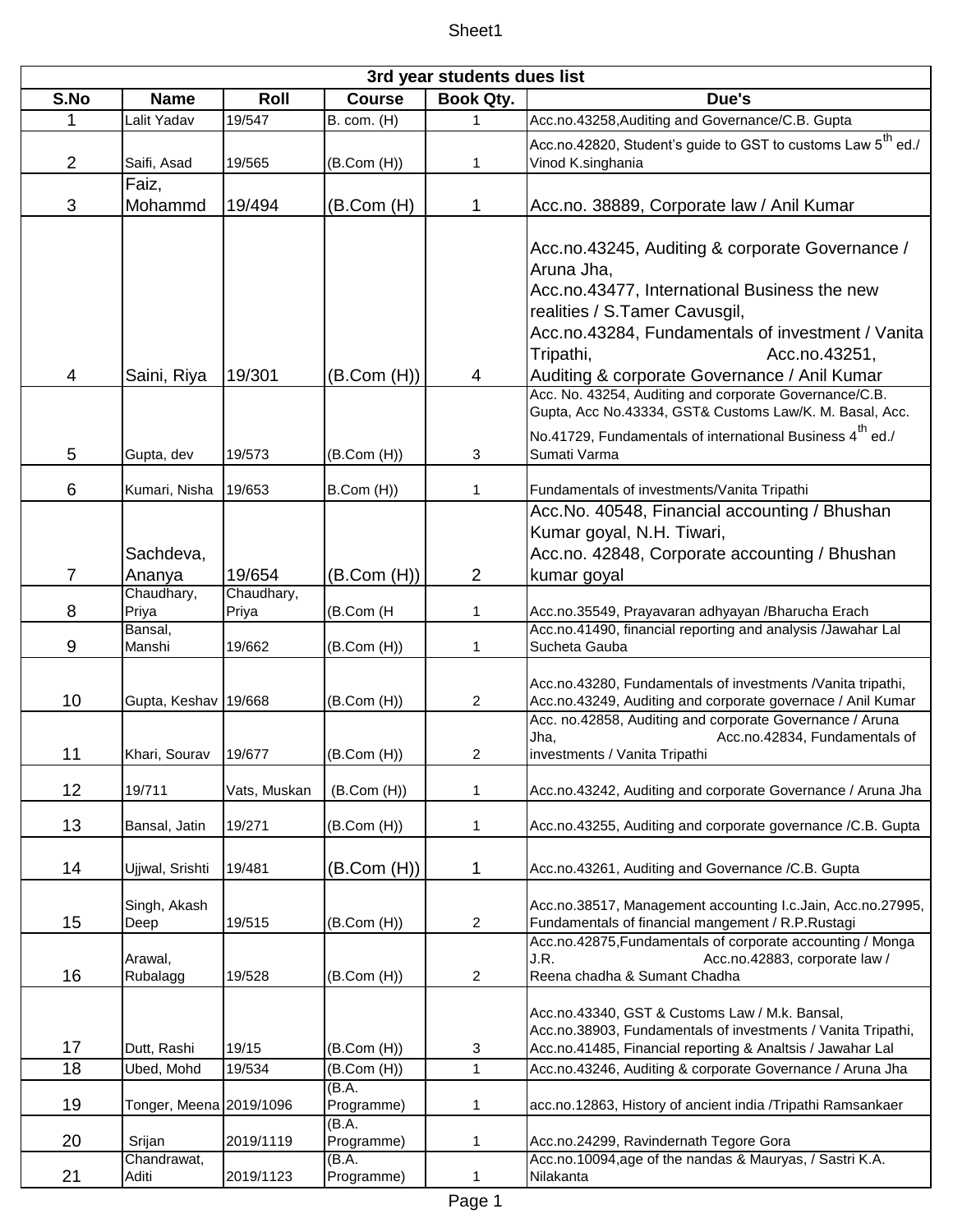|      | 3rd year students dues list |           |                     |                |                                                              |  |  |  |
|------|-----------------------------|-----------|---------------------|----------------|--------------------------------------------------------------|--|--|--|
| S.No | <b>Name</b>                 | Roll      | <b>Course</b>       | Book Qty.      | Due's                                                        |  |  |  |
|      | Kumari,                     |           | (B.A.               |                |                                                              |  |  |  |
| 22   | Sonali                      | 19/904    | Programme           | 1              | Acc.no.41904, Digital Electronics / James W. bignell         |  |  |  |
|      |                             |           | $(B.\overline{A.})$ |                |                                                              |  |  |  |
|      | Kumari,                     |           | Programme           |                | Acc.no.42167, Bharity arthvyavastha / V. K Puri and          |  |  |  |
| 23   | Neetu                       | 19/920    |                     | 1              | S.K. Misra                                                   |  |  |  |
|      |                             |           | (B.A.               |                | Acc no.41377, Princiles of Economics / Karl E.               |  |  |  |
|      | Shukla,                     |           | Programme           |                | Acc.no.25331,<br>Case,                                       |  |  |  |
| 24   | Aman                        | 19/961    | (B.A.               | $\overline{2}$ | Computer Fundamentals / Geol Anita                           |  |  |  |
| 25   | Gupta,                      |           |                     | 1              |                                                              |  |  |  |
|      | Aanchal                     | 19/982    | Programm<br>(B.A.   |                | Acc.no.24075, Ancient indian history Saxena, Sunil           |  |  |  |
|      | Kumar,                      |           | Programme           |                | Acc.no.25143, samkaleen Vishva ka Itihas 1890-               |  |  |  |
| 26   | Sourabh                     | 2019/1002 |                     | 1              | 2008 / Dev, Arjun                                            |  |  |  |
|      |                             |           | (B.A.               |                | Acc.no.42169, Bharty arthvyavatha / V.K Puri &               |  |  |  |
| 27   | Saroj                       | 2019/1007 | Programme           | 1              | S.K. Mishra                                                  |  |  |  |
|      |                             |           | (B.A.               |                |                                                              |  |  |  |
|      | Meena,                      |           | Programme           |                |                                                              |  |  |  |
| 28   | Saksh                       | 19/69     |                     | 1              | Acc.no.40663, Contemporary Political                         |  |  |  |
|      |                             |           | (B.A.               |                |                                                              |  |  |  |
|      | Singh,                      |           | Programme           |                |                                                              |  |  |  |
| 29   | Avinash                     | 19/156    |                     | 1              | Acc.no.16019, Diffirental equations / Rawat, K.S.            |  |  |  |
|      |                             |           | (B.A.               |                |                                                              |  |  |  |
|      |                             |           | Programme           |                | Acc.no.40336, 100 desi stories to inspire you                |  |  |  |
| 30   | Aarif                       | 19/191    |                     | 1              | Madhur Zakir Hallegua                                        |  |  |  |
|      |                             |           | (B.A.               |                | Acc.no.23454, Fundamentals of management                     |  |  |  |
|      |                             |           | Programme           |                | accounting / Jhamb H.V. Acc.no.29851,                        |  |  |  |
| 31   | Amrita                      | 19/255    |                     | $\overline{2}$ | Macroeconomics 2 <sup>nd</sup> ed. / Deepashree              |  |  |  |
|      |                             |           | (B.A.               |                |                                                              |  |  |  |
|      | Kumar,                      |           | Programme           |                |                                                              |  |  |  |
| 32   | Manish                      | 19/278    |                     | 1              | Acc.no.15011, Algebra / Artin, Michael                       |  |  |  |
|      |                             |           | (B.A.               |                | Acc.no.35171, intermadiate public economics, 2 <sup>nd</sup> |  |  |  |
| 33   | Anjali                      | 19/331    | Programme           | 1              | ed. / Hindriks Jean                                          |  |  |  |
|      |                             |           | (B.A.               |                |                                                              |  |  |  |
|      | Mishra,                     |           | Programme           |                |                                                              |  |  |  |
| 34   | Roshani                     | 19/444    |                     | 1              | Acc.no.16178, Differental equations /Yengar, S.N.            |  |  |  |
|      |                             |           | (B.A.               |                |                                                              |  |  |  |
|      | Fatak,                      |           | Programme           |                | Acc.no.27109, The cambridge to creative writing /            |  |  |  |
| 35   | Chirag                      | 19/469    |                     | 1              | Morley David                                                 |  |  |  |
|      |                             |           | (B.A.               |                |                                                              |  |  |  |
|      | Chaudhary,                  |           | Programme           |                | Acc.no.25911, The oxford companion to politics in            |  |  |  |
| 36   | Simran                      | 19/627    |                     | $\mathbf 1$    | india / Jayal, Niraja Gopal                                  |  |  |  |
|      |                             |           |                     |                | Acc.no.39164, Begining R the statistical                     |  |  |  |
|      |                             |           | (B.A.               |                | Programming language Mark Gardener                           |  |  |  |
|      | Kumar,                      |           | Programme           |                | Acc.no.28704, Differental equation 3 <sup>rd</sup> ed. Ross, |  |  |  |
| 37   | Keshav                      | 19/757    |                     | $\overline{2}$ | Sheply L                                                     |  |  |  |
|      |                             |           | (B.A.               |                |                                                              |  |  |  |
|      |                             |           | Programme           |                | Acc.no.39227, Introduction to differental equation           |  |  |  |
| 38   | Sweeti                      | 19/771    |                     | 1              | /Kalipada Maity                                              |  |  |  |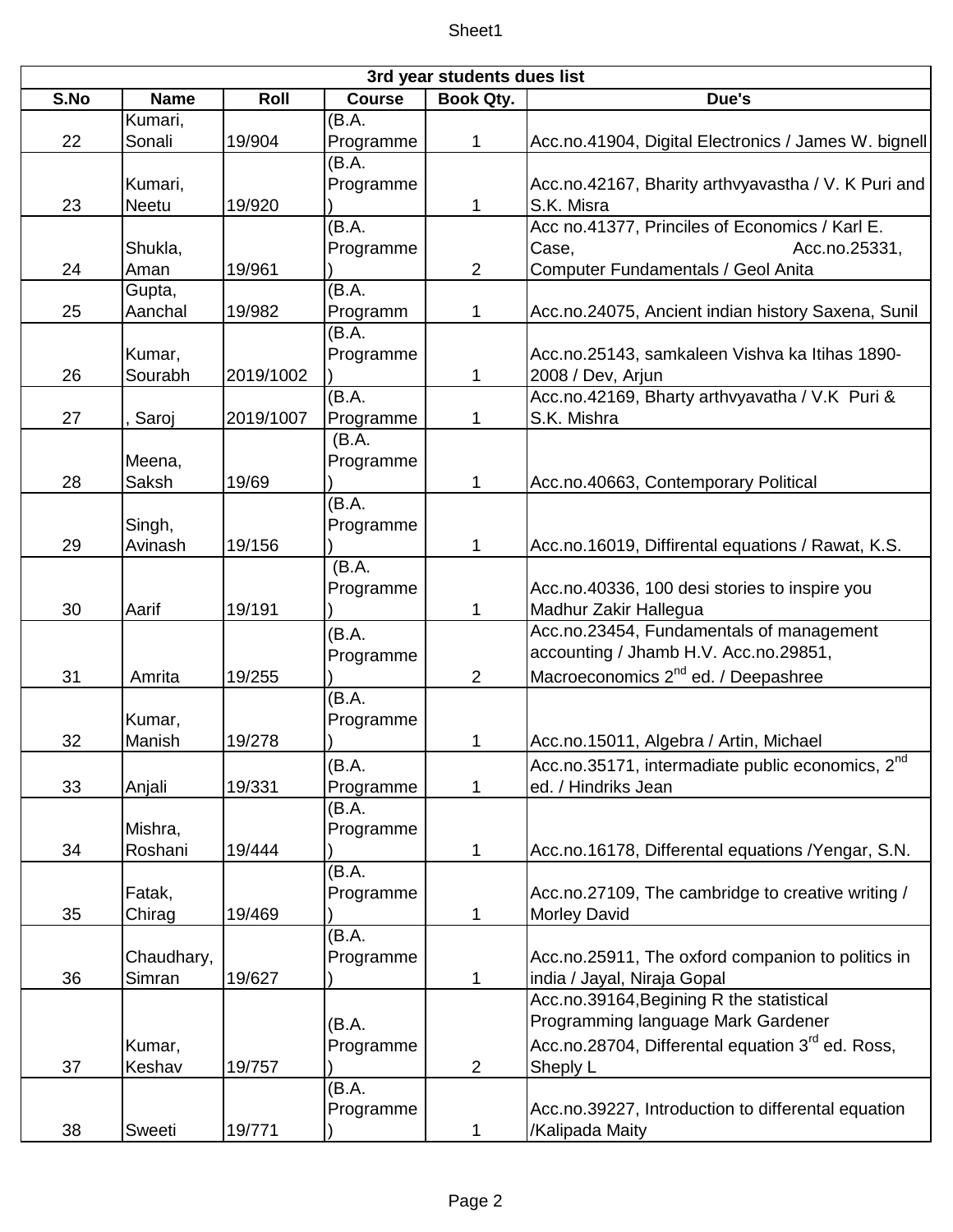| 3rd year students dues list |                               |           |                                  |                  |                                                                                                                                         |  |  |
|-----------------------------|-------------------------------|-----------|----------------------------------|------------------|-----------------------------------------------------------------------------------------------------------------------------------------|--|--|
| S.No                        | <b>Name</b>                   | Roll      | <b>Course</b>                    | <b>Book Qty.</b> | Due's                                                                                                                                   |  |  |
| 39                          | Vinita                        | 19/776    | (B.A.<br>Programme               | 1                | Acc.no. 35555, Prayavaran Adhyayan / Bharucha,<br>Erach                                                                                 |  |  |
| 40                          | Kumari,<br>Sweta              | 19/777    | (B.A.<br>Programme               | 1                | Acc.no. 37973, Bhartiya etihas adikal / Ranveer<br>chakravarty                                                                          |  |  |
| 41                          | Sharma,<br>Ishika             | 19/818    | (B.A.<br>Programme               | 1                | Acc.no.36524, Introduction to operations research /<br>Hiller, Frederick S.                                                             |  |  |
| 42                          | Thakur,<br>Riya               | 19/832    | (B.A.<br>Programme               | 1                | Acc.no.41399, Human rights, gender & environment<br>Manisha Priyam krishna                                                              |  |  |
| 43                          | Faizal,<br>Mohammad           | 19/847    | (B.A.<br>Programme               | 1                | Acc.no.43730, Talk like a winner / Steve Nakamoto                                                                                       |  |  |
| 44                          | Singh,<br>Gagan               | 19/640    | (B.A.<br>Programme               | 1                | Acc.no.36665, India's ancient past / R.S.Sharma                                                                                         |  |  |
| 45                          | Kumar,<br>Manish              | 19/718    | (B.A.<br>Programme               | 1                | Acc.no.10484, Human rights & the Law / Jaswal<br>Paramjit S.                                                                            |  |  |
| 46                          | Dhanuk,<br>Bhawna             | 19/723    | (B.A.<br>Programme               | $\overline{2}$   | Acc.no.28035, Gender & International relations 3rd.<br>ed. /Steans Jill, Acc.no.24829, A People's history of<br>the world /Harman Chris |  |  |
| 47                          | Chaudhary,<br>Nishant         | 19/337    | (B.A.<br>Programme               | 1                | Acc.no.38177, Political thinkers from Socratesto the<br>present 2 <sup>nd</sup> ed. / david Boucher                                     |  |  |
| 48                          | Isha Sisodia                  | 2019/1168 | (BA (H)<br><b>Business Eco.)</b> | 1                | Acce. No. 38510, Business Law / M.C Kuchhal                                                                                             |  |  |
| 49                          | Ayush Garg                    | 2019/1169 | (BA(H))<br>Business Eco.)        | 1                | Acce. No. 25406, An easy Approach Company and<br><b>Compensation Laws</b>                                                               |  |  |
| 50                          | Shrawan<br>Kumar,             | 19/896    | (B.Com (H))                      | 1                | Acce. No.41487 Financial Reporting and Analysis/ Jawahar<br>Lal, Sucheta Gauba                                                          |  |  |
| 51                          | Renu                          | 19/907    | (B.Com(H))                       | 1                | Acce. No.43283 Fundamentals of Investments/ Vanita Tripathi                                                                             |  |  |
| 52                          | Avishka Goel                  | 19/911    | (B.Com (H))                      | 1                | Acce. No.41486 Financial Reporting and Analysis/ Jawahar Lal,<br>Sucheta Gauba                                                          |  |  |
| 53                          | Aditi Malkoti                 | 19/989    | (B.Com(H))                       | 1                | Acce. No. 037998 Report of the fourteenth finance commission<br>vol.1,2 report                                                          |  |  |
| 54                          | Aadya<br>Dhaundiyal           | 2019/1027 | (B.Com(H))                       | $\overline{c}$   | Acce. No. 42859- Auditing and Corporate Governance / Aruna<br>Acce. No. 043284 Fundamentals of<br>Jha .<br>Investments/Vanita Tripathi  |  |  |
| 55                          | Pranav Gupta                  | 2019/1033 | (B.Com (H))                      | 1                | Acce. No.42869 Investing in Stock Markets By Vanita Tripathi                                                                            |  |  |
| 56                          | Krshan Kumar<br>Nandal        | 2019/1041 | (B.Com(H))                       | 1                | Acce. No.43281 Fundamentals of Investments By Vanita<br>Tripathi                                                                        |  |  |
| 57                          | Mausam<br>Kumar Sharma 19/997 |           | <b>B.Sc. Physical</b><br>Science | 1                | Acce. No. 28790 Introduction to Probability Models/ by<br>Sheldon M. Ross                                                               |  |  |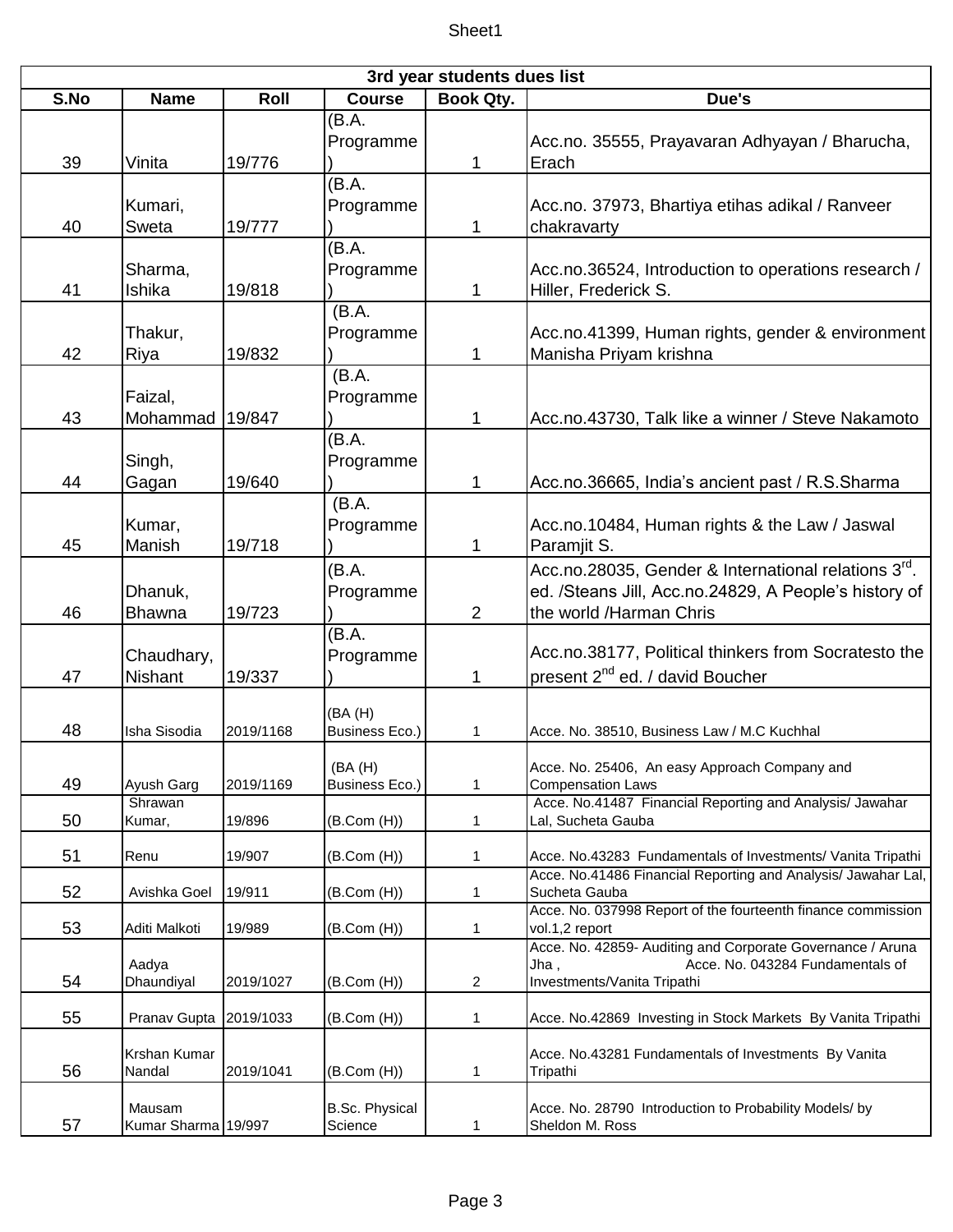| 3rd year students dues list |                        |           |                                  |                  |                                                                                                                     |  |  |  |
|-----------------------------|------------------------|-----------|----------------------------------|------------------|---------------------------------------------------------------------------------------------------------------------|--|--|--|
| S.No                        | <b>Name</b>            | Roll      | <b>Course</b>                    | <b>Book Qty.</b> | Due's                                                                                                               |  |  |  |
|                             |                        |           |                                  |                  | Acce. No. 38688 Learning PHP, My SQL & Java Script / by                                                             |  |  |  |
|                             | Priyanka               |           | <b>B.Sc. Physical</b>            |                  | Acce. No. 35142 Data<br>Nixon Robin                                                                                 |  |  |  |
| 58                          | Mahto                  | 2019/1082 | Science                          | $\overline{c}$   | Communication and Networking / By Berouz A. Forouzan<br>Acce. No. 26939 Nuclear and Particle Physics/ Suresh        |  |  |  |
| 59                          | Sanjeev<br>Prasad      | 2019/1101 | <b>B.Sc. Physical</b><br>Science | 1                | Chandra                                                                                                             |  |  |  |
|                             |                        |           | <b>B.Sc. Physical</b>            |                  |                                                                                                                     |  |  |  |
| 60                          | Hemant Singh 2019/1105 |           | Science                          | 1                | Acce. No. 26938 Nuclear and Particle Physics/ Suresh Chandra                                                        |  |  |  |
|                             |                        |           |                                  |                  | Acce. No. 36541 Introduction to Mathematical Statistics/By                                                          |  |  |  |
|                             |                        |           |                                  |                  | Robert V Hogg.<br>Acce. No. 28069 Computer                                                                          |  |  |  |
|                             |                        |           |                                  |                  | Network Andrew S. Tanebaum                                                                                          |  |  |  |
| 61                          | Prateek<br>Advani      | 2019/1108 | <b>B.Sc. Physical</b><br>Science |                  | Acce. No. 27479 Data Communication and Networking / By<br>Behrouz A. Forouzan                                       |  |  |  |
|                             |                        |           | <b>B.Sc. Physical</b>            | 3                | Acce. No. 21655 Fundamentals of database systems/ Ramez                                                             |  |  |  |
| 62                          | Divyansh Rai           | 2019/1126 | Science                          | 1                | Elmasri                                                                                                             |  |  |  |
|                             |                        |           | B.Sc.                            |                  |                                                                                                                     |  |  |  |
|                             |                        |           | Mathematical                     |                  |                                                                                                                     |  |  |  |
| 63                          | Stuti Jain             | 19/56     | Science                          | 1                | Acce. No. 42970 Numerical Methods/ By Babu Ram                                                                      |  |  |  |
|                             |                        |           | B.Sc.                            |                  |                                                                                                                     |  |  |  |
|                             |                        |           | Mathematical                     |                  |                                                                                                                     |  |  |  |
| 64                          | <b>Punit Kumar</b>     | 19/113    | Science                          | 1                | Acce. No. 35084 Operations Rsearch/ Kunti Swarup                                                                    |  |  |  |
|                             |                        |           |                                  |                  | Acce. No. 35324 Basic Applied Mathematics for the Physical<br>Sciences/ By Sama R.D<br>Acce. No. 41991 Python       |  |  |  |
|                             |                        |           | B.Sc.                            |                  | Programming a Modular Approach/ Sheetal Taneja, Naveen                                                              |  |  |  |
|                             | Himanshu               |           | Mathematical                     |                  | Kumar<br>Acce. No. 19459 A Course on Queueing                                                                       |  |  |  |
| 65                          | Manna                  | 19/133    | Science                          | 3                | Modals/ Joti Lal Jain                                                                                               |  |  |  |
|                             |                        |           | B.Sc.                            |                  |                                                                                                                     |  |  |  |
|                             | Atul Kumar             |           | Mathematical                     |                  |                                                                                                                     |  |  |  |
| 66                          | Yadav                  | 19/183    | Science                          | 1                | Acce. No. 42972 Numerical Methods/ Babu Ram                                                                         |  |  |  |
| 67                          | Bhawana<br>Kaushal     | 2019/1057 | B.COM (H)                        | 1                | Acce. No. 41491 Financial Reporting and Analysis/ By Jawahar<br>Lal, Sucheta Gauba                                  |  |  |  |
|                             | Akshay                 |           |                                  |                  | Acce. No. 42850 Corporate Accounting/ By Bhushan Kumar                                                              |  |  |  |
| 68                          | Choudhary              | 2019/1068 | B.COM (H)                        | 1                | Goval                                                                                                               |  |  |  |
|                             | Kishan                 |           |                                  |                  | Acc. No. 43256 Auditing and Corporate Governance/ By C.B.                                                           |  |  |  |
| 69                          | Chauhan                | 2019/1072 | B.COM (H)                        | 1                | Gupta                                                                                                               |  |  |  |
|                             |                        |           |                                  |                  | Acce. No. 40556 Business laws, choice based credit system/                                                          |  |  |  |
| 70                          | Austin James           | 2019/1076 | B.COM (H)                        | 1                | By Bhushan Kumar Goyal, Kinneri Jain                                                                                |  |  |  |
|                             |                        |           |                                  |                  | Acce. No. 40518 Internationak Business Concepts,                                                                    |  |  |  |
|                             |                        |           |                                  |                  | Environment and Strategy/ By Sharan Vyuptkesh,<br>Acce, No.<br>42863 Auditing and Corporate Governance/ Anil Kumar, |  |  |  |
|                             |                        |           |                                  |                  | Lovleen Gupta, Jyotsna Rajan Arora                                                                                  |  |  |  |
|                             |                        |           |                                  |                  | Accession No.27994 Auditing<br>Acce. No. 43335                                                                      |  |  |  |
|                             | Naman                  |           |                                  |                  | GST & Customs Law/ K.M Bansal Acce. No. 38905                                                                       |  |  |  |
| 71                          | Vashishtha             | 2019/1080 | B.COM (H)                        | 5                | Fundamentals of Investments/ Vanita Tripathi                                                                        |  |  |  |
|                             |                        |           |                                  |                  | Acce. No. 42824 GST & Customs law/ By K.M Bansal                                                                    |  |  |  |
|                             |                        |           |                                  |                  | Acce. No. 41730 Fundamentals of International Business/ By                                                          |  |  |  |
|                             |                        |           |                                  |                  | Sumati Verma<br>Acce. No. 38904<br>Fundamentals of Investments/ By Vanita Tripathi                                  |  |  |  |
|                             |                        |           |                                  |                  | Acce. No. 43257 Auditing and Corporate Governance/ By C.B.                                                          |  |  |  |
| 72                          | Abhi kumar             | 2019/1083 | B.COM (H)                        | 4                | Gupta                                                                                                               |  |  |  |
| 73                          | Sahil Mohd.            | 2019/1120 | B.COM (H)                        | 1                | Acce. No. 43337 GST and Custom Law/ K.M. Bansal                                                                     |  |  |  |
|                             | Pragya                 |           |                                  |                  | Acce. No. 42862 Auditing and Corporate Governance/ By Anil                                                          |  |  |  |
| 74                          | Bhansali,              | 2019/1133 | B.COM (H)                        | 1                | Kumar, Lovleen Gupta, Jyotsna Rajan Arora                                                                           |  |  |  |
|                             |                        |           |                                  |                  | Acce. No. 43250 Auditing and Corporate                                                                              |  |  |  |
|                             |                        |           |                                  |                  | Governance/ Anil Kumar<br>Acce. No.                                                                                 |  |  |  |
|                             |                        |           |                                  |                  | 41727 Fundamentals of international                                                                                 |  |  |  |
| 75                          | Sejal Sahni 2019/1137  |           | $ B$ .COM $(H)$                  | $\overline{2}$   | Business/Sumati varma                                                                                               |  |  |  |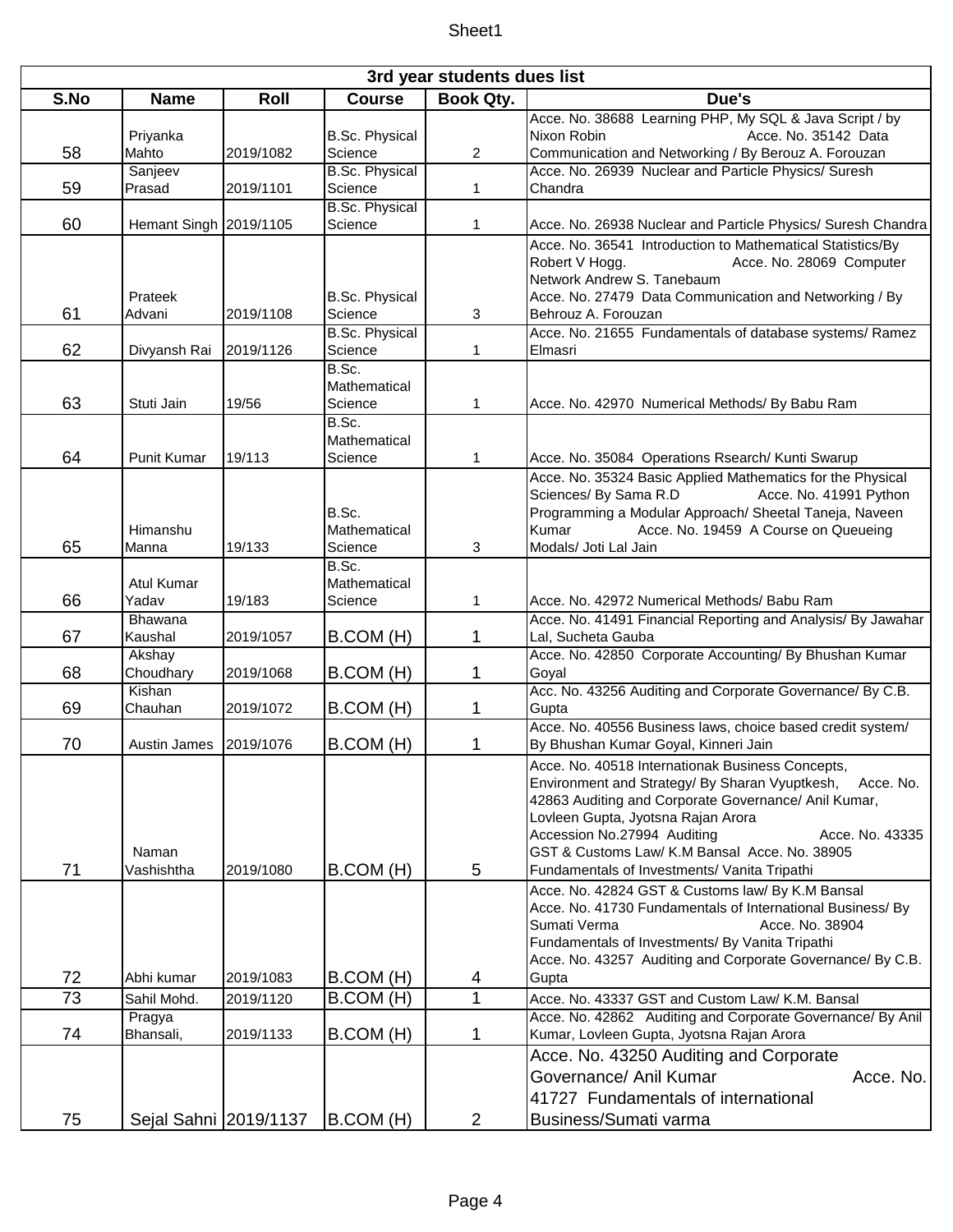| 3rd year students dues list |               |           |                       |                |                                                      |  |  |
|-----------------------------|---------------|-----------|-----------------------|----------------|------------------------------------------------------|--|--|
| S.No                        | <b>Name</b>   | Roll      | <b>Course</b>         | Book Qty.      | Due's                                                |  |  |
|                             |               |           |                       |                | Acce. No. 26825 International Economics/ Paul R      |  |  |
|                             | Rohit         |           |                       |                | Krugman<br>Accession No.                             |  |  |
| 76                          | Bhargava      | 2019/1152 | <b>BBE</b>            | $\overline{2}$ | 27860 Business Law / Kuchhal M.C.                    |  |  |
|                             |               |           |                       |                |                                                      |  |  |
|                             |               |           |                       |                |                                                      |  |  |
|                             |               |           |                       |                | Acce. No 35401 Indian Financial System / My Khan     |  |  |
|                             |               |           |                       |                | Acce. No. 28402 International Economics / Paul R     |  |  |
|                             | Raj,          |           |                       |                | Krugman<br>Acce. No.                                 |  |  |
| 77                          | Ritanshu      | 2019/1154 | <b>IBBE</b>           | 3              | 26815 International Economics/ Dominick Salvatore    |  |  |
|                             | Tyagi,        |           | <b>B.Sc. Physical</b> |                |                                                      |  |  |
| 78                          | Astha         | 19/764    | Science               | 1              | Acc. No. 21063 Probability and Statistics / D Biswas |  |  |
|                             | Joshi,        |           | <b>B.Sc. Physical</b> |                | Acc. No. 27889 Introduction to Electrodynamics /     |  |  |
| 79                          | Anshika       | 19/800    | Science               | 1              | David J. Griffiths                                   |  |  |
|                             | Taneja,       |           | <b>B.Sc. Physical</b> |                | Acc. No. 35320 Basic Applied Mathematics for the     |  |  |
| 80                          | Yashika       | 19/841    | Science               | 1              | Physical Sciences/ R.D. Sarma                        |  |  |
|                             | Chaudhary,    |           | <b>B.Sc. Physical</b> |                | Acc. No. 41669 HTML 5 for beginners/ Firuza          |  |  |
| 81                          | Karan         | 19/897    | Science               | 1              | Aibara                                               |  |  |
|                             | Saini,        |           | <b>B.Sc. Physical</b> |                | Acc. No. 28066 Computer Network / Andrew S           |  |  |
| 82                          | Jigyasu       | 19/953    | Science               | 1              | Tanebaum                                             |  |  |
|                             | Saxena,       |           | B.A(H)                |                | Acce. No. 21326 Literature and Feminism/ Pan         |  |  |
| 83                          | Vaishali      | 19/274    | English               | 1              | <b>Morris</b>                                        |  |  |
|                             |               |           |                       |                | Acce. No.39836 Hindi Alochana ka Vikas/              |  |  |
|                             |               |           |                       |                | madhuresh<br>Acce.                                   |  |  |
|                             |               |           | B.A(H)                |                | No. 16316 Hindi Sahitya Ka Itihas / Ramchander       |  |  |
| 84                          | Patel, Isha   | 19/300    | Hindi                 | 2              | <b>Shukl</b>                                         |  |  |
|                             |               |           | B.A(H)                |                | Acce. No. 24747 The Oxford India Premchand/          |  |  |
| 85                          | Deepika       | 19/526    | Hindi                 | 1              | Francesca Orsini                                     |  |  |
|                             |               |           | $\overline{B}$ .A (H) |                | Acc. No. 41852 Macroeconomics/ N. Gregory            |  |  |
| 86                          | Sarita        | 19/544    | Hindi                 | $\overline{2}$ | Mankiw                                               |  |  |
|                             |               |           | <b>B.A</b> (H)        |                | Acce. No. 009694 Ravinder Ka Veerat Roop / Alok      |  |  |
| 87                          | Tuba          | 19/554    | Hindi                 | 1              | Kumar Rastogi                                        |  |  |
|                             |               |           |                       |                | Acce. No. 008636 Dynamic of Journalism /             |  |  |
|                             | Saket,        |           | B.A(H)                |                | Christopher C.<br>Acc.                               |  |  |
| 88                          | Sandhya       | 19/378    | Journalism            | 1              | No. 20813 Marketing of Newspapers / Padmaja R.       |  |  |
|                             |               |           |                       |                | Acce. No. 28383 The Media of Mass                    |  |  |
|                             |               |           |                       |                | Communication / Vivian John                          |  |  |
|                             |               |           |                       |                | Acce. No. 14404 Norton Shakespeare Tragedies /       |  |  |
|                             | Mehta,        |           | B.A(H)                |                | Acce. No. 13202<br><b>Stephen Greenblatt</b>         |  |  |
| 89                          | Pritansh      | 19/479    | Journalism            | 3              | Ghashiram Kotwal / Tendulkar Vijay                   |  |  |
|                             | Majumder,     |           |                       |                | Acce. No 24802 The greatness Guide / Robin           |  |  |
|                             | Nayonika      |           | B.A(H)                |                | Sharma<br>Acce.                                      |  |  |
| 90                          | Mitra         | 19/497    | Journalism            | $\overline{2}$ | No. 24807 The Greatness Guide/ Robin Sharma          |  |  |
|                             | Gupta,        |           | B.A(H)                |                | Acce. No. 14847 Indias Newspaper Revolution/         |  |  |
| 91                          | Shristi       | 19/579    | Journalism            | 1              | Robin Jeffrey                                        |  |  |
|                             |               |           | B.A(H)                |                | Acce. No. 40472 The Monk Who sold his Ferrari /      |  |  |
| 92                          | <b>Nitesh</b> | 19/863    | Journalism            | 1              | Robin Sharma                                         |  |  |
|                             | Malhotra,     |           | B.A(H)                |                | Acce. No. 21064 Probability and Statitics / D.       |  |  |
| 93                          | Ranveer       | 19/888    | Journalism            | 1              | <b>Biswas</b>                                        |  |  |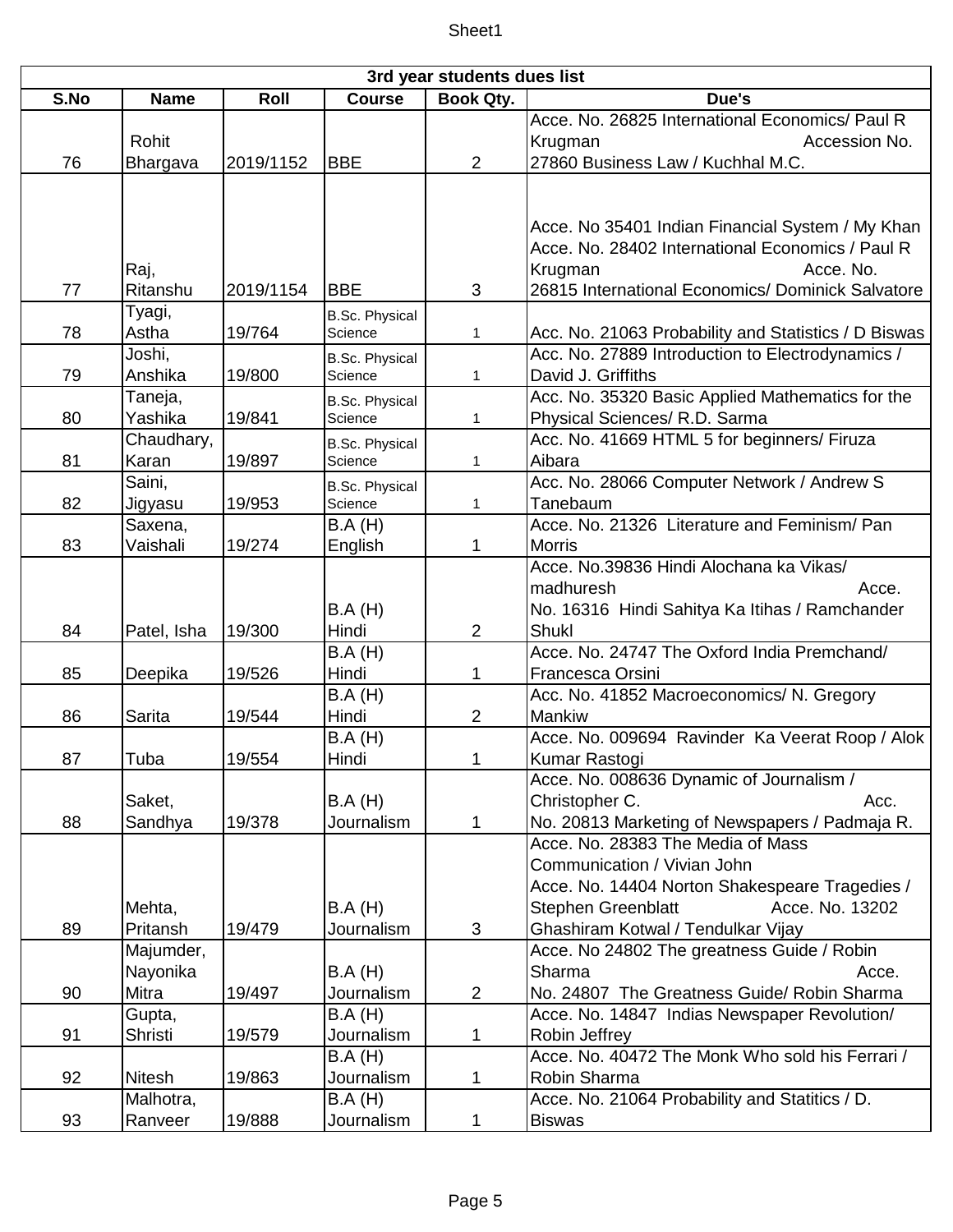|      | 3rd year students dues list  |           |                                  |                |                                                                                                                                                                                                                                                        |  |  |  |
|------|------------------------------|-----------|----------------------------------|----------------|--------------------------------------------------------------------------------------------------------------------------------------------------------------------------------------------------------------------------------------------------------|--|--|--|
| S.No | <b>Name</b>                  | Roll      | <b>Course</b>                    | Book Qty.      | Due's                                                                                                                                                                                                                                                  |  |  |  |
|      | Yadav,                       |           | <b>B.Sc. (H)</b>                 |                | Acce. No. 40081 The AVR Microcontroller and<br>Embedded Systems/ Muhammad Ali Mazidi<br>Acce. No. 26065 Principles of Communication                                                                                                                    |  |  |  |
| 94   | Gaurav                       | 19/633    | Electronics                      | $\overline{2}$ | Engineering/ Anokh Singh                                                                                                                                                                                                                               |  |  |  |
| 95   | Harsh                        | 19/706    | <b>B.Sc. (H)</b><br>Electronics  | 1              | Acc. no. 41785 Communication Systems/ Sanjay<br>Sharma                                                                                                                                                                                                 |  |  |  |
| 96   | Kumar, Ravi 19/815           |           | <b>B.Sc. (H)</b><br>Electronics  | 1              | Acc. No. 26894 A Text Book of Optics/<br>Subrahmanyam N.                                                                                                                                                                                               |  |  |  |
| 97   | Krdam,<br>Abhishek           | 19/891    | <b>B.Sc. (H)</b><br>Electronics  | 1              | Acce. No. 43089 The AVR Microcontroller and<br>embedded systems/ Muhammad Ali Mazidi                                                                                                                                                                   |  |  |  |
| 98   | Ujjwal                       | 19/931    | <b>B.Sc. (H)</b><br>Electronics  | $\mathbf{1}$   | Acce. No.41256 Principles of econometrics an<br>introduction using R/ Neeraj R Hatekar                                                                                                                                                                 |  |  |  |
| 99   | Kumar,<br>Manish             | 19/998    | <b>B.Sc. (H)</b><br>Electronics  | 4              | Acce. No. 23364 Quantum Mechanics / Ajoy Ghatak<br>Acce. No. 41800 Semiconductor Device<br>Fundamentals/ Robert F. Pierret<br>Acce. No. 37434 Semiconductor Devices / Simon<br>Sze, Ming- Kwei Lee<br>Acce. No.<br>25716 Materials Science/ M.S Vijaya |  |  |  |
|      | Vashistha,                   |           | <b>B.Sc. (H)</b>                 |                | Acce. No. 25529 Circuits and Networks/ Sudhakar<br>Acce. No. 41992<br>А<br>Python Programming A Modular Approach /                                                                                                                                     |  |  |  |
| 100  | Devang                       | 2019/1092 | Electronics                      | 2              | Sheetal Taneja, Naveen Kumar<br>Acc. No. 37446 Principles of Electromagnetics /                                                                                                                                                                        |  |  |  |
| 101  | <b>Dinesh</b>                | 2019/1102 | <b>B.Sc. (H)</b><br>Electronics  | 1              | Sadiko N.O Matthew, S.V. Kulkarni                                                                                                                                                                                                                      |  |  |  |
| 102  | Gupta,<br>Pragati            | 2019/1104 | <b>B.Sc. (H)</b><br>Electronics  | 1              | Acc. No. 41787 Communication Systems/ Sanjay<br>Sharma                                                                                                                                                                                                 |  |  |  |
| 103  | Jain, Mohit                  | 2019/1117 | <b>B.Sc. (H)</b><br>Electronics  | 1              | Acc. No. 15104 Electronic Devices and Circuit<br>Theory/                                                                                                                                                                                               |  |  |  |
| 104  | Verma,<br>Swati              | 19/280    | <b>B.Sc. Physical</b><br>Science |                | Acc. No.17540 Discrete Mathematics/ J.K. Sharma                                                                                                                                                                                                        |  |  |  |
| 105  | Gupta,<br>Simran             | 19/439    | <b>B.Sc. Physical</b><br>Science | $\overline{2}$ | Acc. No. 28791 Introduction to Probability Models/<br>Acce. No.<br>Sheldon M. Ross<br>36543 Introduction to Mathematical Statistics/<br>Robert V. Hogg                                                                                                 |  |  |  |
| 106  | Singh,<br>Amrendra<br>Pratap | 19/505    | <b>B.Sc. Physical</b><br>Science | 1              | Acc. No. 26941 Nuclear and Particle Physics/<br>Suresh Chandra                                                                                                                                                                                         |  |  |  |
| 107  | Gulafsha                     | 19/754    | B.A(H)<br>Political<br>Science   | 3              | Acce. No. 28271 Bharat Ki Videsh Neeti/ R.S.<br>Yadav<br>Acce.<br>No. 41769 Bharat Ki Videsh Neeti, Chunauti aur<br>Rajneeti/ Rajeev Sikri<br>Acce. No. 42999<br>Adhunik Rajnitik Darshan/ Shubhra Parmar                                              |  |  |  |
| 108  | Divya                        | 2019/1047 | B.A(H)<br>Political<br>Science   | 1              | Acc. No.002676 Rajpal English-Hindi Paribhashik<br>Shabdkosh/ Hardeo Bhahry                                                                                                                                                                            |  |  |  |
| 109  | Giri, Rahul                  | 2019/1077 | B.A(H)<br>Political<br>Science   | $\overline{2}$ | Acc. No. 27914 Public Policy art and craft of policy<br>analysis/ R.K. Sapru<br>Acce. No.<br>36264 Lok Neeti: Sidhant Evam Vyahar/ Sangeeta<br>Sharma, Preeta Joshi                                                                                    |  |  |  |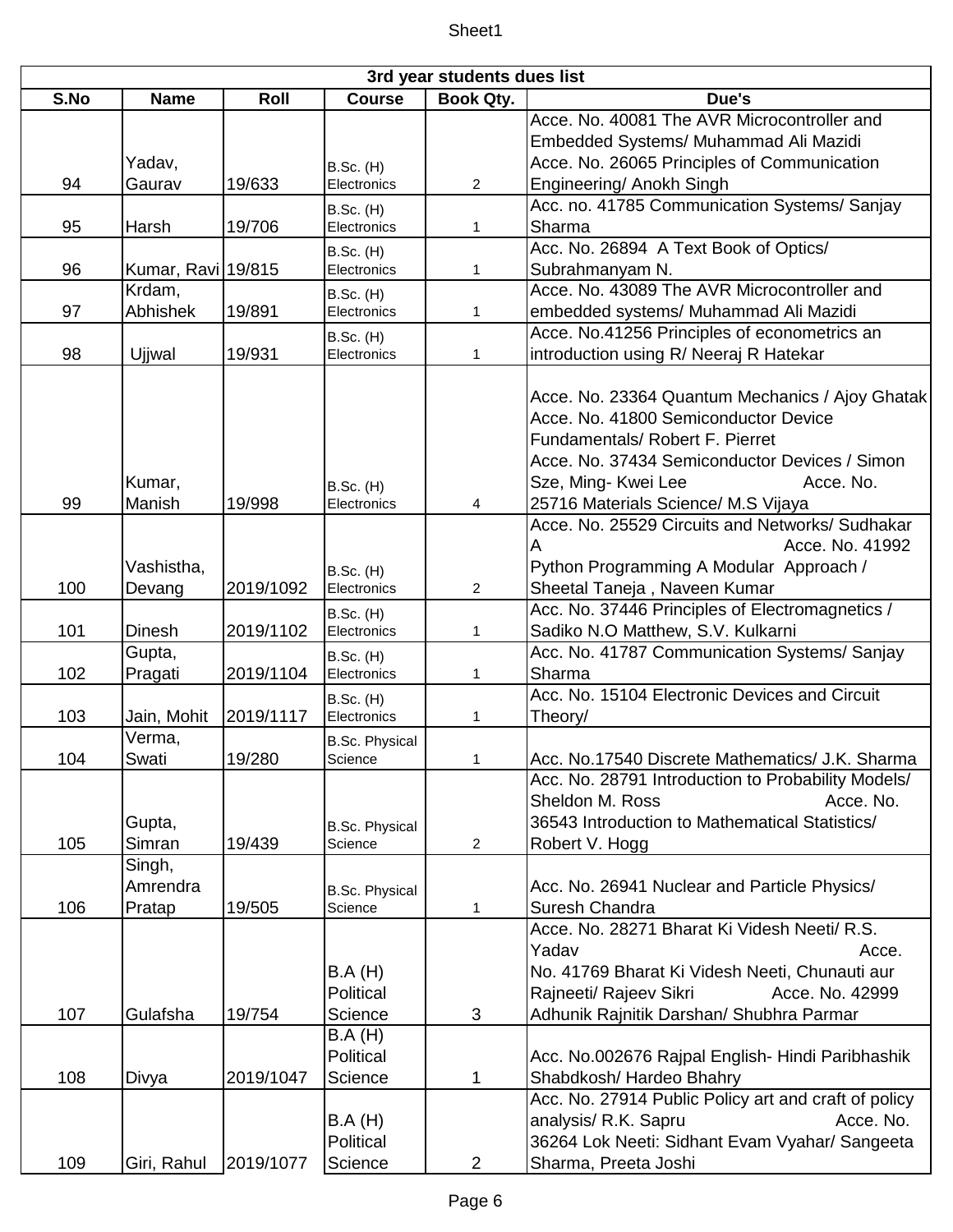| 3rd year students dues list |                         |           |                                 |                  |                                                                |  |  |  |
|-----------------------------|-------------------------|-----------|---------------------------------|------------------|----------------------------------------------------------------|--|--|--|
| S.No                        | <b>Name</b>             | Roll      | <b>Course</b>                   | <b>Book Qty.</b> | Due's                                                          |  |  |  |
|                             |                         |           |                                 |                  | Acc. No. 008852 Indian Foreign Policy Agenda for               |  |  |  |
|                             |                         |           | B.A(H)                          |                  | the 21 <sup>st</sup> Century/ Lalit Mansingh Acce. No. 009310  |  |  |  |
|                             | Aalam,                  |           | Political                       |                  | Indian Foreign Policy Agenda for the 21 <sup>st</sup> Century/ |  |  |  |
| 110                         | Shoaib                  | 2019/1139 | Science                         | $\overline{2}$   | Lalit Mansingh                                                 |  |  |  |
|                             |                         |           |                                 |                  | Acce. No. 35281 Public Policy/ R.K Sapru                       |  |  |  |
|                             |                         |           |                                 |                  | Acce. No. 25129 Indian Foreign Policy in a unipolar            |  |  |  |
|                             |                         |           |                                 |                  | world/ Harsh V. Pant<br>Acce. No.                              |  |  |  |
|                             |                         |           | B.A(H)                          |                  | 41297 India's Foreign Policy/ Vijay Kumar Bhatia               |  |  |  |
|                             | Sharma,                 |           | Political                       |                  | Acce. No. 016946 Indian Political Thinkers/N.                  |  |  |  |
| 111                         | Vanshika                | 2019/1194 | Science                         | 4                | Jayapalan                                                      |  |  |  |
|                             | Tiwari,                 |           | <b>B.Sc. (H)</b>                |                  | Acc. No. 41784 Communication System (Analog                    |  |  |  |
| 112                         | Aman                    | 19/84     | Electronics                     | 1                | and Digital)/ Sanjay Sharma                                    |  |  |  |
|                             |                         |           |                                 |                  | Acc. No.41362 Electronic Communication System/                 |  |  |  |
|                             |                         |           |                                 |                  | Kennedy George, Devis Bernard                                  |  |  |  |
|                             |                         |           | <b>B.Sc. (H)</b>                |                  | Acce. No. Control Systems Engineering/ I.J Nagrath             |  |  |  |
| 113                         | Khan, Rahil             | 19/131    | Electronics                     | $\overline{2}$   | and M. Gopal                                                   |  |  |  |
|                             |                         |           |                                 |                  | Acc. No. 037401 The AVR Microcontroller and                    |  |  |  |
|                             |                         |           |                                 |                  | Embedded Systems/ Muhammad Ali Mazidi                          |  |  |  |
|                             |                         |           | <b>B.Sc. (H)</b>                |                  | Acce. No. 38853 Principles of Communication/                   |  |  |  |
| 114                         | Sethi, Kartik 19/179    |           | Electronics                     | 2                | Sanjay Sharma                                                  |  |  |  |
|                             |                         |           |                                 |                  | Acc. No. 41363 Electronic Communication                        |  |  |  |
|                             |                         |           | <b>B.Sc. (H)</b>                |                  | System/George Kennedy, Davis Bernard                           |  |  |  |
| 115                         | Ojha, Ritika 19/207     |           | Electronics                     | $\overline{2}$   | Acce. No. 23275 Optics/ Ajoy Ghatak                            |  |  |  |
|                             |                         |           |                                 |                  |                                                                |  |  |  |
|                             |                         |           |                                 |                  | Acc. No. 41779 Electronic Communication Systems/               |  |  |  |
|                             |                         |           | <b>B.Sc. (H)</b>                |                  | Kennedy George, Davis Bernard Acce. No. 39421                  |  |  |  |
| 116                         | Hardik                  | 19/292    | Electronics                     | $\overline{2}$   | Principles Of Elrctromagnetics / N.O Matthew                   |  |  |  |
|                             | Pandey,<br><b>Vivek</b> |           |                                 |                  | Acce. No. 043088 The AVR Microcontroller and                   |  |  |  |
| 117                         |                         | 19/298    | <b>B.Sc. (H)</b>                |                  |                                                                |  |  |  |
|                             | Kumar                   |           | Electronics                     | 1                | Embedded Systems/ Muhammad Ali Mazidi                          |  |  |  |
|                             | Singh,                  |           |                                 |                  | Acc. No. 26795 Electronic Communication System                 |  |  |  |
| 118                         | Ayush                   | 19/308    | <b>B.Sc. (H)</b><br>Electronics | $\mathbf{1}$     | Fundamentals through Advanced/ Tomasi Wayne                    |  |  |  |
|                             |                         |           |                                 |                  | Acc. No. 41786 Communication System/ Sanjay                    |  |  |  |
|                             |                         |           |                                 |                  | Sharma<br>Acce. No.                                            |  |  |  |
|                             |                         |           |                                 |                  | 37450 Principles of Electromagnetics/ Matthew N.O.             |  |  |  |
| 119                         | Vidisha                 | 19/315    | <b>B.Sc. (H)</b><br>Electronics | 2                | Sadiku, S.V. Kulkarni                                          |  |  |  |
|                             |                         |           |                                 |                  | Acc. No. 43114 Optics/ Eugene Hecht, A.R                       |  |  |  |
|                             |                         |           |                                 |                  | Acce. No. 41789<br>Ganesan                                     |  |  |  |
| 120                         | Gaurav                  | 19/334    | <b>B.Sc. (H)</b><br>Electronics | $\overline{c}$   | Communication System/ Sanjay Sharma                            |  |  |  |
|                             |                         |           |                                 |                  | Acc. No. 41775 Electronic Communication ystem/                 |  |  |  |
|                             | Singh,                  |           | <b>B.Sc. (H)</b>                |                  | George Kennedy, Davis Bernard<br>Acce. No.                     |  |  |  |
| 121                         | Sunny                   | 19/352    | Electronics                     | $\overline{2}$   | 37445 Principles of Electromagnetics                           |  |  |  |
|                             |                         |           |                                 |                  |                                                                |  |  |  |
|                             |                         |           |                                 |                  | Acc. No. 39422 Principles of Electromagnetics/                 |  |  |  |
|                             | Anand,                  |           | <b>B.Sc. (H)</b>                |                  | Matthew N.O. Sadiku<br>Acce.                                   |  |  |  |
| 122                         | Vishal                  | 19/367    | Electronics                     | $\overline{c}$   | No. 41791 Communication System/ Sanjay Sharma                  |  |  |  |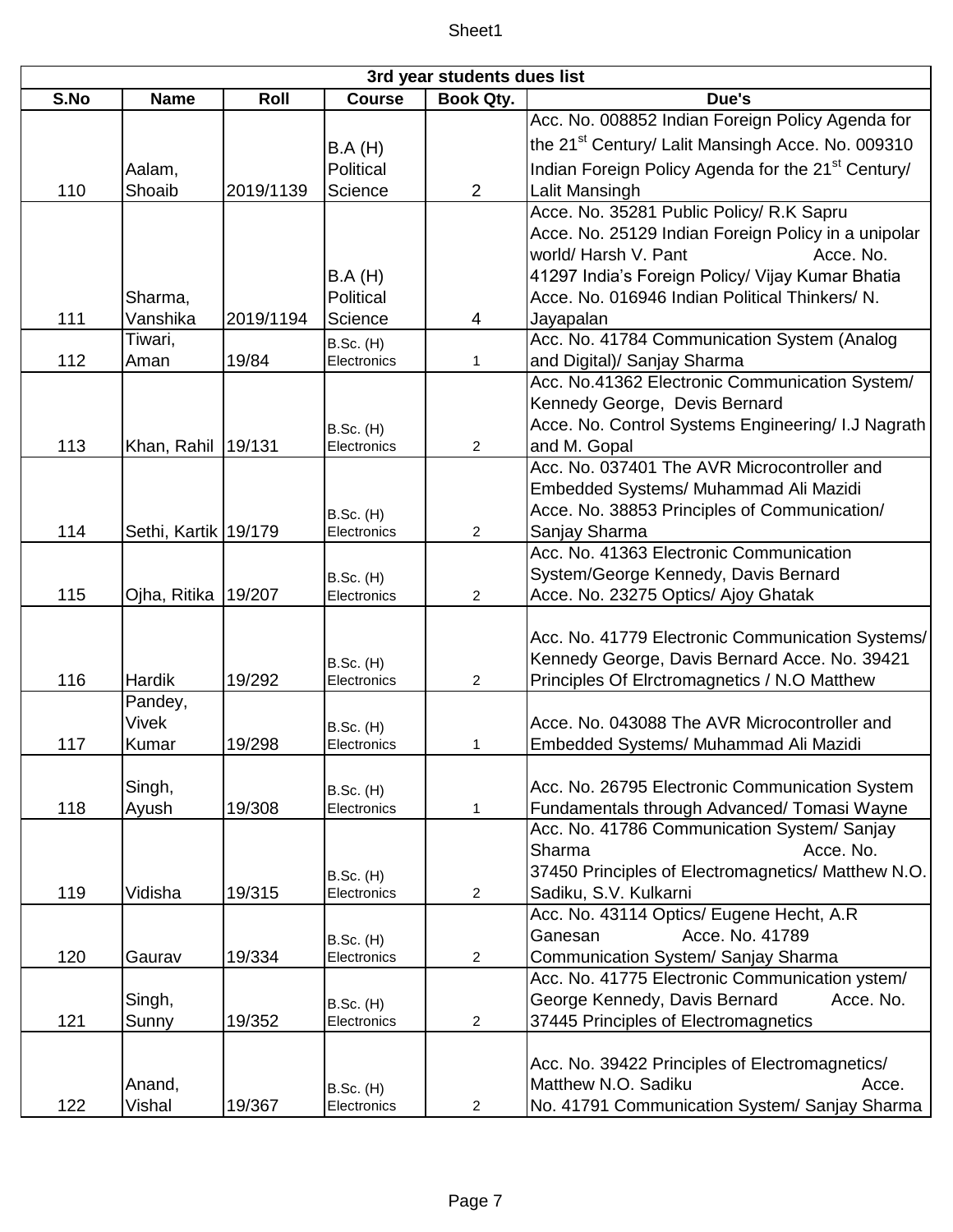| 3rd year students dues list |                                |        |                                                     |                |                                                                                                                                                                                                                                       |  |  |
|-----------------------------|--------------------------------|--------|-----------------------------------------------------|----------------|---------------------------------------------------------------------------------------------------------------------------------------------------------------------------------------------------------------------------------------|--|--|
| S.No                        | <b>Name</b>                    | Roll   | <b>Course</b>                                       | Book Qty.      | Due's                                                                                                                                                                                                                                 |  |  |
|                             |                                |        | <b>B.Sc. (H)</b>                                    |                | Acc. No.38851 Principles of Communication/ Sanjay<br>Sharma<br>Acce. No.<br>39419 Principles of Electromagnetics/ Matthew N.O                                                                                                         |  |  |
| 123                         | Sumit                          | 19/388 | Electronics                                         | $\overline{2}$ | Sadiku                                                                                                                                                                                                                                |  |  |
|                             | Vyas,                          |        |                                                     |                | Acc. No. 13341 Communication System/Simon<br>Acce. No. 39420<br>Haykin<br>Principles of Electromagnetics/ Matthew N.O.<br>Sadiku, S.V. Kulkarni                                                                                       |  |  |
|                             | Vineet                         |        | <b>B.Sc. (H)</b>                                    |                | Acce. No.20085Communication System/Simon                                                                                                                                                                                              |  |  |
| 124                         | Kumar                          | 19/436 | Electronics                                         | 3              | Haykin                                                                                                                                                                                                                                |  |  |
| 125                         | Vismita                        | 19/667 | (BA(H))                                             | 1              | Acce. No. 019594 Principles of Microeconomics/                                                                                                                                                                                        |  |  |
| 126                         | Priyanka                       | 19/713 | Hindi)<br>(BA(H))<br>Hindi)                         | 3              | Mankiw, N. Gregory<br>Acc. No. 41046 Acharya Ramchander Shukl ki<br>Itihas Drishti/ Anand Chanderbhan<br>Acce. No.<br>42571 Hindi Cinema mei Sahitya Vimarsh/ Rma<br>Acce. No.38140 Antarashtriy Samabandh/ Tapan<br><b>Biswal</b>    |  |  |
|                             |                                |        | (BA(H))                                             |                | Acc. No. 37964 Cultural History of Medieval Idia/                                                                                                                                                                                     |  |  |
| 127                         | Priya                          | 19/775 | Hindi)                                              | 1              | Meenakshi Khanna                                                                                                                                                                                                                      |  |  |
|                             |                                |        | (BA(H))                                             |                | Acc. No. 38408 Hindi Sahitya ka Itahas/                                                                                                                                                                                               |  |  |
| 128                         | Sunita                         | 19/812 | Hindi)                                              | 1              | <b>Ramchander Shukal</b>                                                                                                                                                                                                              |  |  |
|                             | Kishore,                       |        | B.A(H)                                              |                | Acc. No. 24295 Surviving men the smart to staying                                                                                                                                                                                     |  |  |
| 129                         | Atul                           | 19/18  | Journalism                                          | 1              | on top/ De Shobha                                                                                                                                                                                                                     |  |  |
|                             | Jairath,                       |        | B.A(H)                                              |                | Acc. No. 39563 A Rasa Reader classical India                                                                                                                                                                                          |  |  |
| 130                         | Ishita                         | 19/148 | Journalism                                          | 1              | <b>Aesthetics/ Pollock Sheldon</b>                                                                                                                                                                                                    |  |  |
| 131                         | Sharma,<br>Harshit<br>Guglani, | 19/192 | B.A(H)<br>Journalism<br><b>B.A</b> (H)<br>Political | 3              | Acc. No. 039970 Political Theory an Introduction/<br>Andrew heywood<br>Acce. No. 37932<br>Politics/ Andrew heywood<br>Acce. No. 43589<br>Media Analysis Techniques/ Arthur Asa Berger<br>Acc. No. 18890 Media and Mass Communiation / |  |  |
| 132                         | Vidhi<br>Meena,                | 19/64  | Science<br>B.A(H)<br>Political                      | 1              | Shymali Bhattacharjee<br>Acc. No.24883 Western Political Thought / Shefali<br>Acce. No.39913<br>Jha<br>Indian Political Thought Themes and Thinkers/<br>Himanshu Roy, M.P. Singh<br>Acce. No. 27917 Public Policy Art and Craft of    |  |  |
| 133                         | Ankit                          | 19/297 | Science                                             | 3              | Policy Analysis/ R.K. Sapru                                                                                                                                                                                                           |  |  |
| 134                         | Mishra,<br>Alaska              | 19/346 | B.A(H)<br>Political<br>Science<br>B.A(H)            | 1              | Acc. No.27921 Public Policy Art and Craft of Policy<br>Analysis/R.K Sapru                                                                                                                                                             |  |  |
| 135                         | Karan                          | 19/417 | Political<br>Science                                | 1              | Acc. No. 36289 Introduction to Political Theory/M.P.<br>Jain                                                                                                                                                                          |  |  |
| 136                         | Prajapati,<br>Divya            | 19/424 | B.A(H)<br>Political<br>Science                      | 3              | Acc. No. 38044 Global Political Theory/ Held David<br>and Maffeltone Pietro<br>Acce. No.<br>37924 Public Policy/ Bidyut Chakrbarty & Prakash<br>Acce. No. 25107<br>Chand<br>Prashashan Evam Lokniti/ Shinha Manoj                     |  |  |